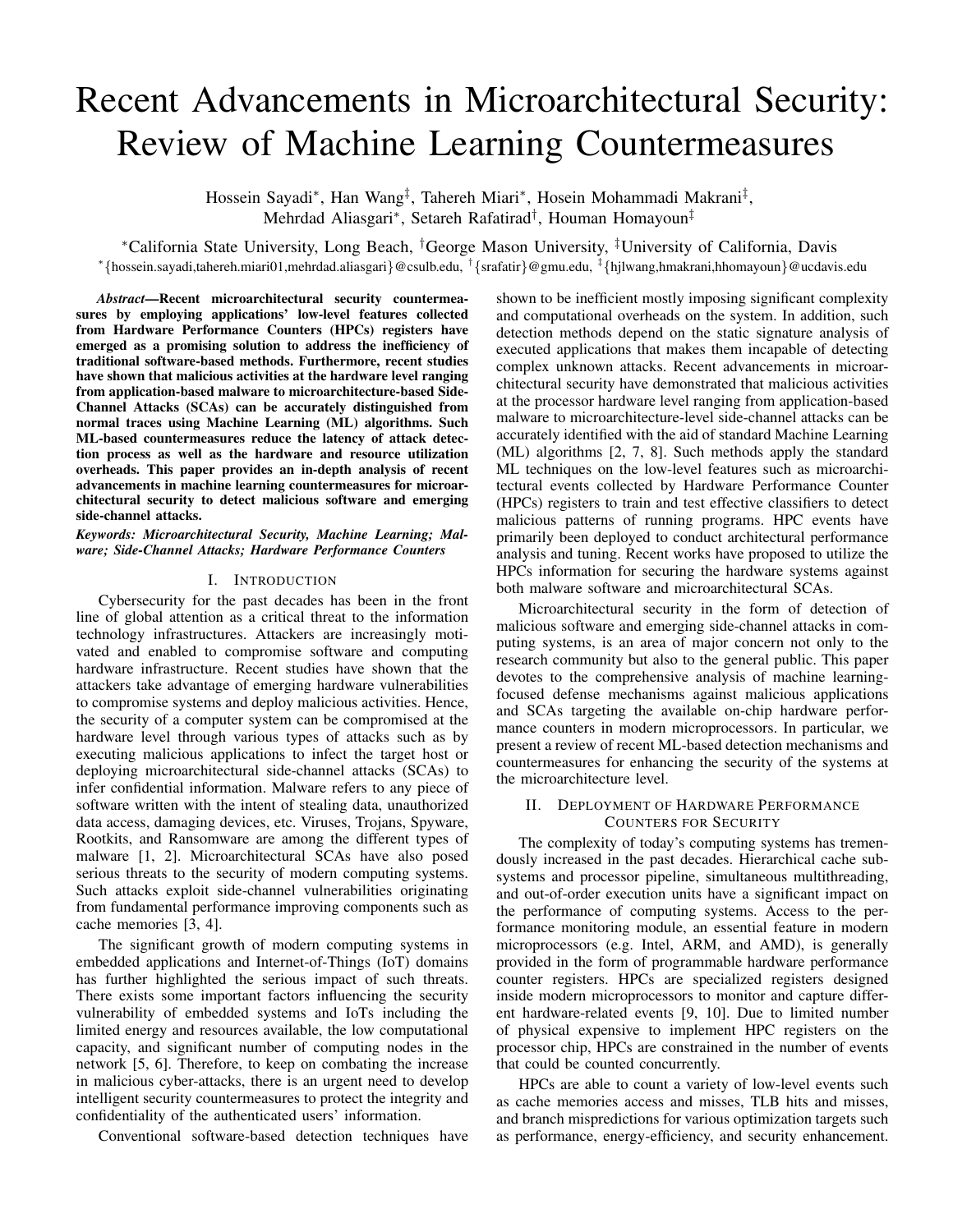TABLE I: Common HPC features used for malware detection

| <b>HPC</b> event           | <b>Description</b>                                   |  |  |
|----------------------------|------------------------------------------------------|--|--|
| <b>Branch</b> instructions | # branch instructions retired                        |  |  |
| <b>Branch-misses</b>       | # branches mispredicted                              |  |  |
| Instructions               | # instructions retired                               |  |  |
| bus-cycles                 | time to make a read/write between the cpu and memory |  |  |
| Cache misses               | # last level cache misses                            |  |  |
| Cache-references           | # last level cache references                        |  |  |
| L1-dcache-load-misses      | # cache lines brought into L1 data cache             |  |  |
| L1-dcache-loads            | # retired memory load operations                     |  |  |
| L1-dcache-stores           | # cache lines into L1 cache from DRAM                |  |  |
| L1-icache-load-misses      | # instruction misses in L1 instructions cache        |  |  |
| node-loads                 | # successful load operations to DRAM                 |  |  |
| node-stores                | # successful store operations to DRAM                |  |  |
| LLC-load-misses            | # cache lines brought into L3 cache from DRAM        |  |  |
| LLC-loads                  | # successful memory load operations in L3            |  |  |
| iTLB-load-misses           | # misses in instruction TLB during load operations   |  |  |
| Branch-loads               | # successful branches                                |  |  |

Table I reports some of the commonly deployed low-level features captured by HPC registers from Perf tool under Linux in a recent hardware-based malware detection work [2].

# III. APPLICATION OF MACHINE LEARNING FOR SECURITY COUNTERMEASURES

Recent developments in the area of machine learning and data mining, motivated by a significant increase in the size of data from high-performance computing systems, have resulted to successful applications of ML in various domains such as security enhancement of computing systems. Figure 1 demonstrates a general overview of machine learning-based countermeasures for microarchitectural security in the form of malware or SCAs detection. As shown, it often includes different stages such as monitoring the application to profile the HPC data, feature analysis, training, and testing the ML-based detector using the collected features. The ML models trained by low-level microarchitectural features continuously learn by analyzing the HPCs data to identify the malicious patterns and protect the processor architecture against information leakage caused by emerging SCAs.

# *A. Feature Selection: Key Microarchitectural Features*

Identifying the prominent low-level features is an important step for developing accurate ML-based countermeasures. There exists numerous microarchitectural events with different functionality available to collect from running programs in modern microprocessors. Counting all possible features would result in a high dimensional data which increases computational complexity and induces delay. Moreover, including irrelevant features could reduce the accuracy of classifiers [11, 12].

As a result, feature selection methods are beneficial for enhancing the performance of learning process, reducing the computational complexity and the required storage on the computing systems. For effective run-time detection in resourcelimited systems (e.g. embedded devices) which have limited number of HPCs physically available on the processor's chip, feature selection even plays a more important role in determining the minimal set of critical HPCs to collect the required data in a single run [2]. The selected HPC features are then used to train each ML-based detector in which the classifier attempts to find a correlation between the feature values and the application behavior to predict the existence of malicious patterns (benign or attack type).

## *B. Performance Evaluation Metrics*

Evaluating the performance of machine learning classifiers is an important step in implementing effective ML-based countermeasure techniques. In machine learning and statistics,



Fig. 1: General overview of machine learning countermeasures for malware and SCAs detection



Fig. 2: Confusion matrix layout for a machine learning classifier

there are variety of measures that can be deployed to evaluate the performance of a detection method in order to show its detection accuracy. Confusion matrix is a basic evaluation measure for this purpose. In statistical machine learning domain, a confusion matrix, is a specific table with four outcomes produced as a result of binary classification that represents the prediction performance of a classifier. As depicted in Figure 2, a confusion matrix comprised of two dimensions namely as "actual" and "predicted", and identical sets of "classes" in both dimensions. Each row of the confusion matrix represents the instances in a predicted class while each column represents the instances in an actual class.

The standard evaluation metrics used for performance analysis of ML-based security countermeasures are summarized in Table II. For analyzing the detection rate, malicious applications samples are considered as positive instances. Hence, the True Positive Rate (TPR) represents the proportion of correctly identified positive instances or malicious samples. The True Negative Rate (TNR) also evaluate the specificity that measures the proportion of correctly identified bengin files or negative samples. In addition, the False Positive Rate (FPR) is the rate of benign files that are wrongly classified as malware.

The F measure (F score) in ML is interpreted as a weighted average of the precision (p) and recall (r). The precision is the proportion of the sum of true positives versus the sum of positive instances and the recall is the proportion of instances that are predicted positive of all the instances that are positive. F measure is a more comprehensive evaluation metric over accuracy (percentage of correctly classified samples) since it takes both the precision and the recall into consideration. More importantly, F measure is also resilient to class imbalance in the dataset which is the case in our experiments. The Detection Accuracy (ACC) further measures the rate of the correctly classified positive and negative samples [9, 13].

Receiver Operating Characteristic (ROC) is a statistical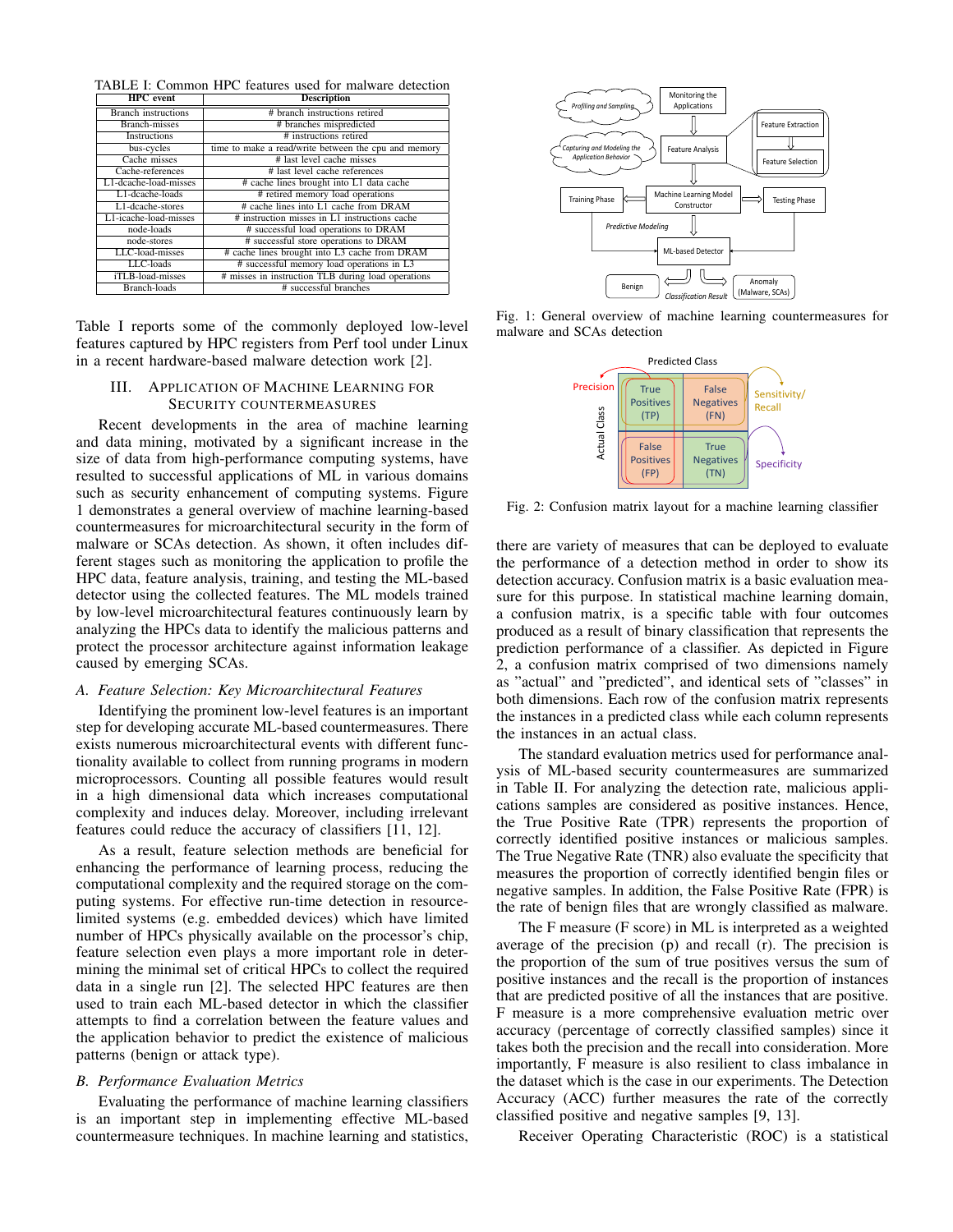TABLE II: Evaluation metrics for performance of ML-based detection

| <b>Evaluation Metric</b>        | <b>Description</b>                                    |  |
|---------------------------------|-------------------------------------------------------|--|
| True Positive $(TP)$            | Correct positive prediction                           |  |
| False Positive $(FP)$           | Incorrect positive prediction                         |  |
| True Negative $(TN)$            | Correct negative prediction                           |  |
| False Negative $(FN)$           | Incorrect negative prediction                         |  |
| Specificity: True Negative Rate | $TNR = TN/(TN + FP)$                                  |  |
| <b>False Positive Rate</b>      | $FPR = FP/(FP + TN)$                                  |  |
| Precision                       | $P = TP/(FP + TN)$                                    |  |
| Recall: True Positive Rate      | $TPR = TP/(TP + FN)$                                  |  |
| F measure (F score)             | $Fmeasure = 2 \times (P \times R)/(P + R)$            |  |
| <b>Detection Accuracy</b>       | $\overline{ACC} = (TP + TN)/(TP + FP + TN + FN)$      |  |
| Error Rate                      | $\overline{ERR = (FP + FN)/(P + N)}$                  |  |
| Area Under the Curve            | $AUC = \int_0^1 TPR(x)dx = \int_0^1 P(A > \tau(x))dx$ |  |

plot that depicts a binary detection performance while its discrimination threshold setting is changeable. The ROC space is supposed by FPR and TPR as x and y axes, respectively. It determines trade-offs between TP and FP (the benefits and costs analysis). Given that the TPR and FPR are equivalent to sensitivity and (1-specificity) respectively, each prediction result represents one point in the ROC graph in which the point in the upper left corner  $([0, 1])$  stands for the perfect detection result, indicating 100% sensitivity and 100% specificity. Area Under the Curve (AUC) is another important evaluation metric for checking any ML model's performance at various thresholds settings. It shows how well a classification model is capable of distinguishing between different classes.

#### IV. MICROARCHITECTURAL SECURITY

This section presents the state-of-the-arts on malware and side-channel attack detection using machine learning techniques at processor microarchitecture level. Table III further characterizes recent hardware-assisted malware and SCA detection techniques and their deployed classification methods.

# *A. Malware Detection using HPCs information*

In response to the challenges of traditional malware detection solutions, Hardware-assisted Malware Detection (HMD) methods were proposed that use low-level features captured by HPCs combined with ML techniques to distinguish the malicious patterns from benign applications. The recent studies have also demonstrated the efficacy of HMD methods in lowering the computational latency and hardware overheads of detection process [2]. The work in [8] was the first proposal that explored the feasibility of deploying HPCs information for building accurate ML-based malware detectors. They applied ML algorithms such as Neural Network and K-Nearest Neighbour and demonstrated high detection accuracy for Android malware detection. Tang et al. [14] further discussed the application of unsupervised learning on low-level hardware-related data to identify buffer overflow attacks. In a different work, Ozsoy et al. [15] deployed sub-semantic features to implement Logistic Regression (LR) and Neural Network-based classifiers for real-time malware detection. While effective, their proposed solution suggested modification in microprocessor pipeline which increases the overhead and complexity.

The research in [16] applied logistic regression to classify malware into different types and trained a specialized classifier for detecting each type. The work in [10] proposed accurate ML model to detect synthetic rootkits based on HPCs features. To address the challenges of HPC-based run-time malware detection, Sayadi et al. [2] proposed ensemble learning techniques to improve the performance of hardware-assisted malware detectors by accounting for the impact of reducing the number of HPC features on the performance of malware detectors. In addition, a recent work in [9] proposed a twostage machine learning-based approach for run-time malware detection in which in the first level classifies applications using a multiclass classification technique into either benign or one of the different malware classes In the second level, to have a high detection performance, the authors deploy an ML model that works best for each class of malware and further apply effective ensemble learning to enhance the performance HMD.

## *B. Side-Channel Attack Detection using HPCs information*

With increasing computation demand in modern computer systems, different components such as cache memories, branch predictors, and out-of-order execution units are designed in processors to enhance the performance. Nevertheless, recent studies have shown that such solutions have resulted in new microarchitectural vulnerabilities which could be exploited in modern processors. Cache-based SCAs have demonstrated powerful capabilities of stealing users' critical information (e.g secret keys of cryptographic applications) within the same processing core or cross-core residency of victim applications.

*Flush+Reload:* Flush-Reload [20, 21] exploits the weakness of page de-duplication and monitors memory access lines in shared pages. This attack flushes out the victim data in the cache and waits for the victim execution. The attacker then reloads data by accessing them and measures the accessing time. If accessing time is shorter, it infers the data is accessed by the victim; else, it has not been accessed by the victim.

*Flush+Flush:* This attack relies on the execution time of the flush instruction. Unlike prior attacks, Flush-Flush does not make any memory accesses, nor it relies on the access latency of the data. In particular, in this type of SCA, the setup and first stage is the same as Flush-Reload. In the second stage, instead of reloading the shared memory blocks, the adversary flushes the blocks. If the victim fetches a block into the cache, then flushing this block will take a longer time than when it is out of the cache. Hence, the Flush has the same effect as Reload. Moreover, a single Flush operation can serve as a Check for the current round as well as Set for the next round.

*Prime+Probe:* This attack targets at L1/L3 data caches. Prime Probe attack consists of two stages including Prime and Probe. In the Prime stage, the attacker builds an eviction set (a group cache sets causing potential conflict with victims) and fills cache with the eviction sets. Next, the attacker waits for victim execution and then re-accesses the eviction sets (Probe stage). If the accessing time is long enough, it means the victim accessed the data; else, the victim does not access the data [22].

*Spectre Attack:* Recent Spectre attack takes exploit speculative execution by locating the instructions firstly and tricking the CPU into speculatively and erroneously executing this instruction sequence, which leaks information [23]. Speculative execution is used in commercial processors to boost performance by executing the next execution path predicted by control flow [24]. When CPU waits for data coming from memory or disk, the current register state is stored and then the speculative instruction is executed.

The work in [25] proposed an HPC monitoring model to detect the SCAs collected from both victims and attacks applications. Similarly, in [17] the authors presented CloudRadar which aims at detecting cross-VM side-channel attacks by deploying HPC patterns. The research in [26] offered a detection system containing one analytic server and one or more monitored computing devices to detect SCAs. The